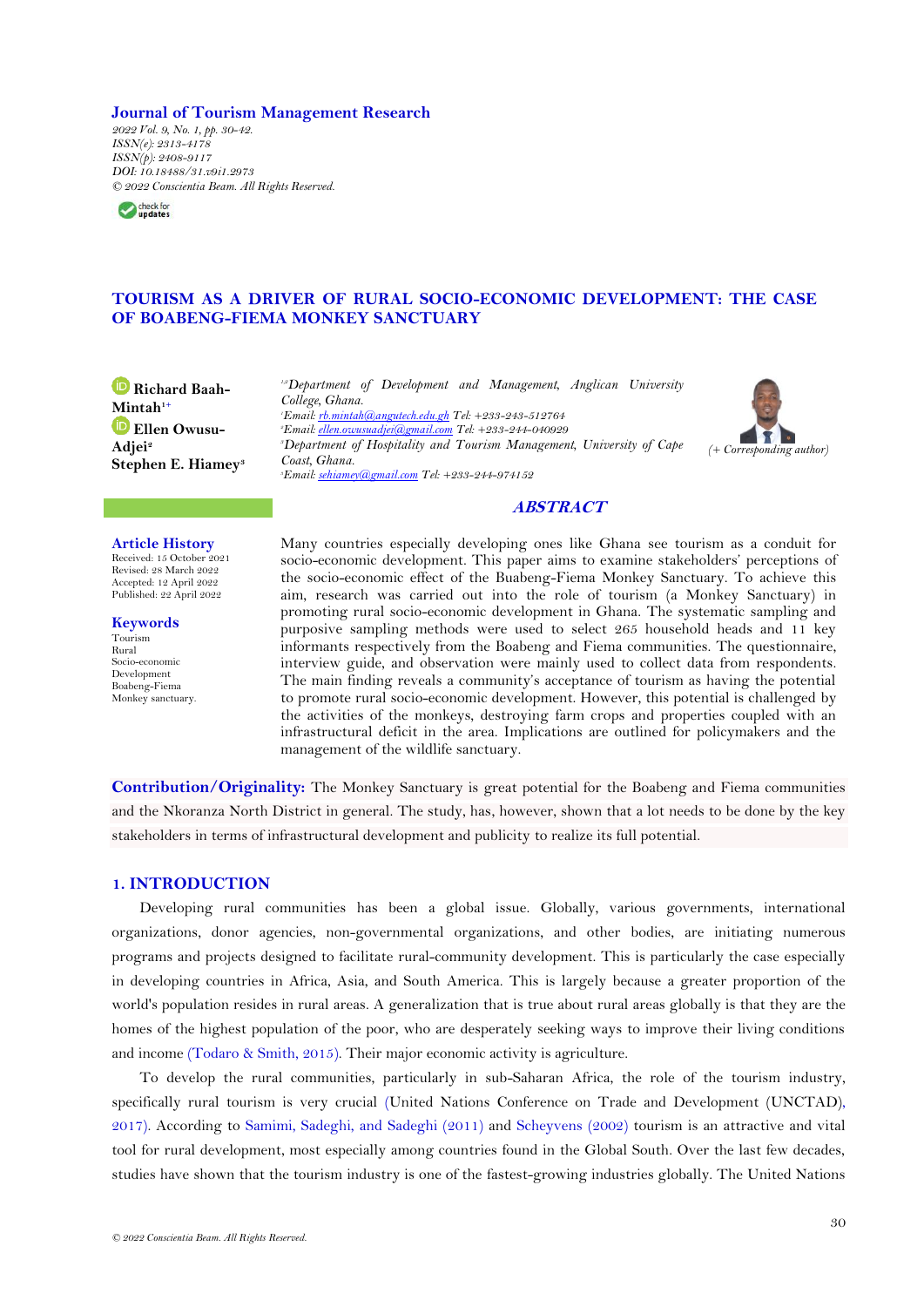World Tourism Organization (UNWTO) reports that the industry contributed 9.8 per cent of the global GDP in 2016 [\(Peng, 2017\)](#page-12-4). Developing the tourism potential of rural communities is considered a means of achieving economic and social development and regeneration; bringing overall development to rural areas [\(Saarinen &](#page-12-5)  [Rogerson, 2014\)](#page-12-5). Rural tourism is a major breakthrough and a tool for rural revitalization that enhanced rural development and reduced rural poverty. This is the position of the endogenous development theorists who stress development emanating from the local initiative, local values, institutions, and the use of local resources [\(Hountondji, 1998;](#page-12-6) [Millar, 2014\)](#page-12-7). In this study, external resources are relied upon only if their benefits have relevance to, and can help augment and enforce, local initiatives [\(Millar, Apusigah, & Boonzaaijer, 2008\)](#page-12-8).

In countries like Japan, rural tourism has improved the living standards of rural folks. The rural area with its serene and quiet environment appears to be a preferred destination for tourists. Tourism in rural communities provides a viable option for dealing with the unemployment challenge which is often found in the rural areas and preserving the environment and the cultural values of people [\(Viljoen & Tlabela, 2007\)](#page-12-9). Developing the tourism potential of the rural areas will reduce the rural-urban migration and its concomitant adverse effects both in the rural areas and the urban centers. Tourism is seen by many countries, especially in Europe, as a way of diversifying the rural economy [\(Brandth & Haugen, 2011;](#page-11-0) [Giannakis, 2014\)](#page-11-1). This is because of the relationship it has with the other sectors of the rural economy such as agriculture, transportation, construction, food processing, and the various services sector in rural areas. Developing rural tourism in Ghana will serve two major purposes. Firstly, it will enhance the entire tourism industry, and secondly open rural communities [\(Asiedu, 2002\)](#page-11-2). In another breadth, rural tourism could serve as an alternative to efforts toward rural development in Ghana.

As a country, Ghana is blessed with a plethora of excellent natural, cultural and heritage resources which, when harnessed and developed, can contribute to the development of the rural communities in Ghana. One of these resources is the Boabeng-Fiema Monkey Sanctuary (BFMS), a tourist destination located in the Nkoranza North District (NND) of the Bono East Region. The sanctuary has been in existence since 1927. Despite its presence, little or no empirical studies have been undertaken to find out how the existence of the sanctuary has helped in developing the rural communities within which it is located. Again, most studies in Ghana focus on mass tourism but not rural tourism. It is therefore deemed worthwhile for systematic research such as this to be carried out to find out how the existence of the sanctuary has helped in the socio-economic development of the surrounding rural communities in the Nkoranza North District. The rest of the paper is organized around the following areas:

- Conceptual issues on tourism and rural socio-economic development.
- Study setting and methodology.
- Results, and discussion.
- Conclusion and policy implications.

### **2. LITERATURE REVIEW**

### *2.1. Tourism and Rural Socio-Economic Development*

As defined by the United Nations World Tourism Organisation (UNWTO) (as cited in [Nilanjan \(2015\)](#page-12-10); [Manca](#page-12-11)  [\(2016\)](#page-12-11)), tourism is a social, cultural, and economic phenomenon that entails the movement of people to countries or places outside their usual environment for personal or business/professional purposes. Globally, tourism has over the years emerged as one of the promising sectors when it comes to economic growth and development among countries [\(United Nations World Tourism Organisation \(UNWTO\),](#page-12-12) 2014). Governments, international organizations, development agencies, and other scholars have all recognized the backward and forward linkages the tourism sector has with other sectors of an economy [\(Ekanayake & Long, 2012\)](#page-11-3). Several studies have also shown a positive correlation between tourism development and economic growth and development.

In Ghana, like other developing countries, the tourism sector has been identified as a major engine of growth and development. This realization dates back to the 1970s when the government set up a committee to identify and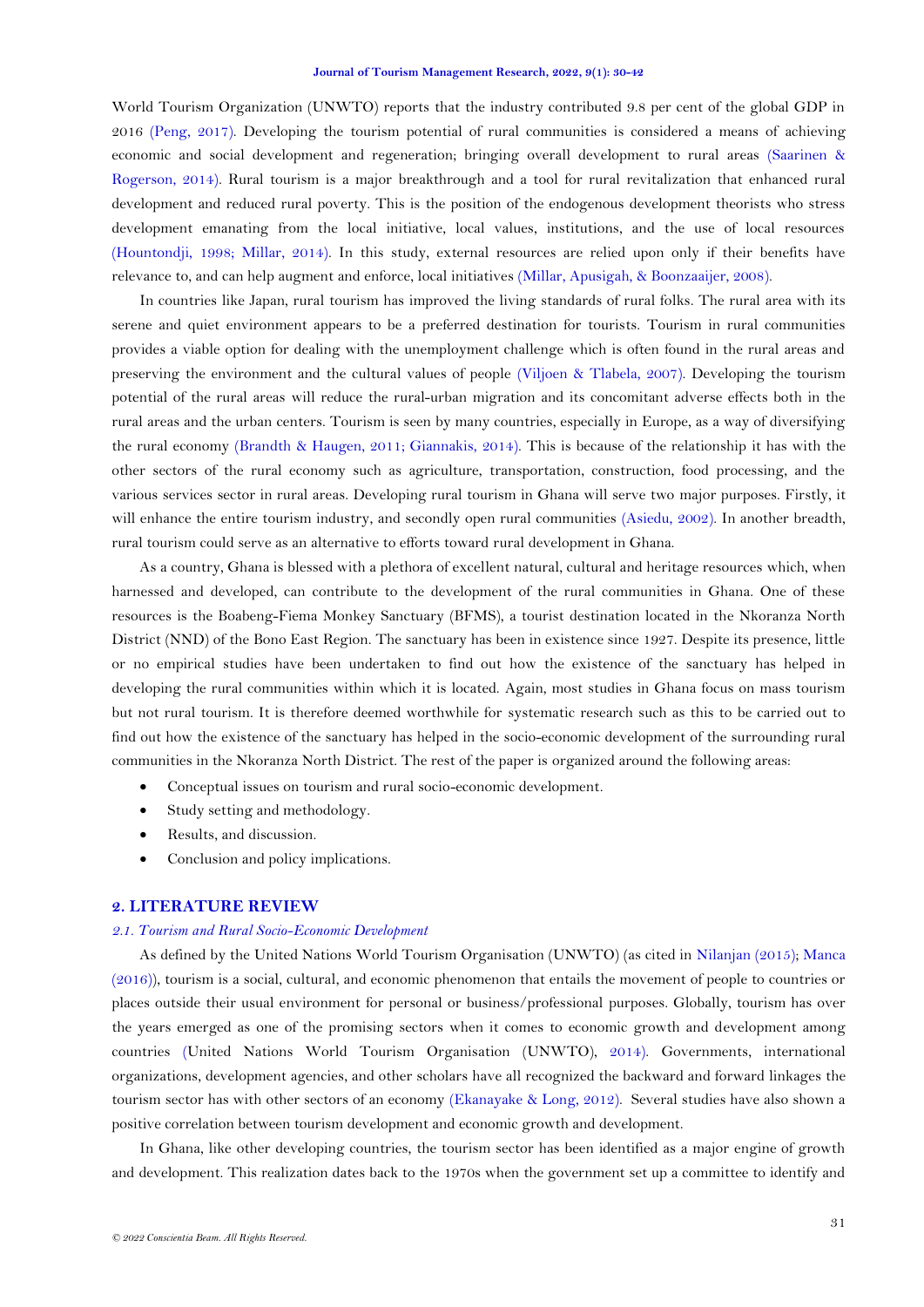assess the tourism resource potentials of the country. The tourism sector is a major source of foreign exchange for economic growth and development as can be seen in [Table 1](#page-2-0) [\(Government of Ghana, 2012\)](#page-11-4). The conducive climatic and natural endowment of Ghana has put the country in a better position to attract and reap the benefits associated with tourism. The major tourist scenery in Ghana includes ancient cultures, festivals and traditions of the people, diversity in color and pageantry, forts and castles, coconut-fringed and sandy tropical beaches, virgin tropical rainforest covers; waterfalls, monkey sanctuaries, crocodile ponds, and other natural resources [\(Asiedu, 1997\)](#page-11-5).

<span id="page-2-0"></span>

| Year | <b>Arrivals</b> | Receipts (\$ Million) |
|------|-----------------|-----------------------|
| 2004 | 582.108         | 487.0                 |
| 2005 | 392.454         | 627.1                 |
| 2006 | 508.199         | 740.1                 |
| 2007 | 580.895         | 879.0                 |
| 2008 | 672.434         | 1.052.3               |
| 2009 | 667.275         | 1.211.4               |
| 2010 | 746.527         | 1.406.3               |
| 2011 | 827.501         | 1.634.3               |
| 2012 | 903.300         | 1.704.7               |
| 2013 | 993.600         | 1.876.9               |
| 2014 | 1.093.000       | 2.066.5               |

**Source:** [Republic of Ghana, \(2012\);](#page-12-13) [World Travel and Tourism Council \(WT&TC\) \(2017\).](#page-12-14)

Tourism development provides an important avenue for rural communities to see some level of development. Overall, tourism has the potency to improve the livelihoods of local communities through the creation of employment opportunities, generation of income, and poverty reduction [\(Simpson, 2009\)](#page-12-15). In Ghana, almost every rural community to a very large extent is endowed with some tourism potential. For example, the much-touted potentials in Ghana such as the Kakum National Park, the Nzulezu settlement, Boabeng-Fiema Monkey sanctuary *inter alia* are in relatively small towns. The natural environment in rural communities provides a serene atmosphere for tourism to thrive. Tourism has a lot of synergies with the various sectors of the rural economy which makes it an important option for the rural development agenda. A critical analysis of these synergies requires a rigorous effort to assess the effect of tourism on each of these sectors of the rural economy. Tourism, if well-developed in rural communities, will provide opportunities for expanding rural economic activities, generate an influx of money from the urban areas, conserve environmental and cultural resources, and create local incomes and employment [\(Acheampong & Asiedu, 2008;](#page-11-6) [Bojnec, 2010\)](#page-11-7). According to [United Nations, World Tourism Organisation](#page-12-16)  [\(UNWTO\) \(2006\)](#page-12-16) tourism can contribute to development in developing countries in several ways. These ways can be grouped into three namely: Economic, Socio-cultural, and Environmental Impacts.

### *2.2. Economic Impact*

The tourism sector has demonstrated its economic strength and potential all over the world. Many countries and governments globally recognize tourism as one of the rapidly growing economic sectors that when given the desired attention, can spur economic growth and reduce poverty [\(Ekanayake & Long, 2012;](#page-11-3) [Yakubu, Yahaya, &](#page-12-17)  [Abu-Jajah, 2017\)](#page-12-17). In Ghana, the tourism sector plays a significant role in the Ghana government's efforts to achieve economic growth and create new jobs (direct, indirect, and induced jobs). At the macroeconomic level, tourism is a major foreign exchange earner as it is the fourth contributor to Ghana's gross domestic income after gold, cocoa, and foreign remittances. International tourist arrivals for Ghana rose from 746,527 in 2010 to 1,093,000 in 2014 with corresponding receipts from US\$ 1,406.3 million to US\$ 2,066.5 million respectively as can be seen in [Table 1](#page-2-0) [\(Republic of Ghana, 2012;](#page-12-13) [World Travel and Tourism Council \(WT&TC\), 2017\)](#page-12-14). Other economic benefits of tourism include the generation of revenue (taxation), diversification of the rural economy, and improvement in the living standards of people [\(Croes,](#page-11-8) 2014a[; Hawkins & Mann, 2007;](#page-11-9) [Wyllie, 2000\)](#page-12-18).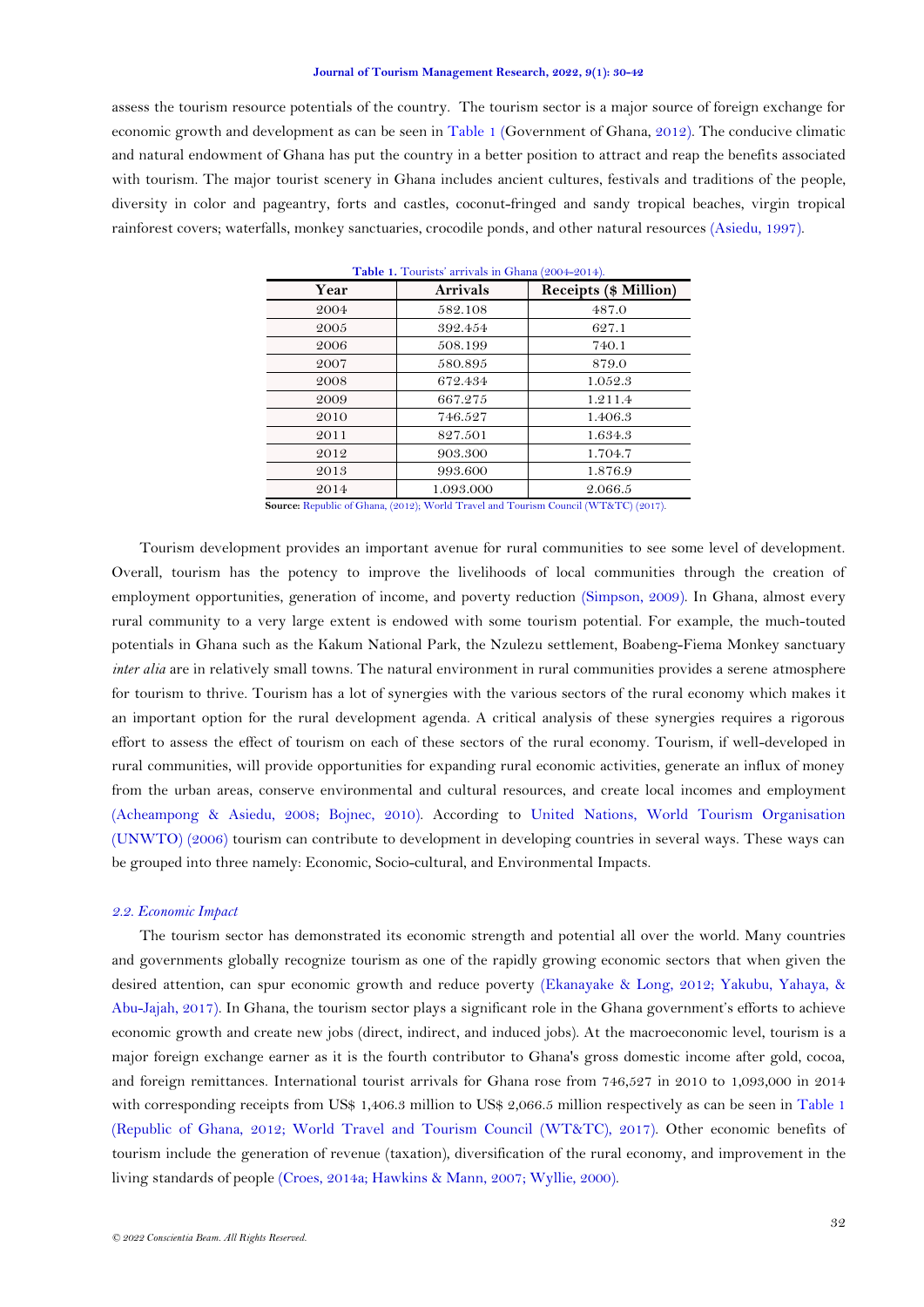#### *2.3. Socio-Cultural Impact*

The socio-cultural effect of tourism bothers on improving the quality of life of people in the destination. Developing rural tourism means devoting resources to providing basic infrastructure in rural communities to attract tourists. One major feature of the rural areas is their lack of infrastructural facilities. To this end, basic infrastructures such as potable drinking water, health facilities, better accommodation, schools, communication, transportation, electricity supply, and security need to be present in the destinations (rural communities) [\(Cook,](#page-11-10)  [Yale, & Marqua, 2006;](#page-11-10) [Wyllie, 2000\)](#page-12-18). This will provide livelihood benefits to the rural communities and also ensure that rural communities get their fair share of development in the country. In addition, developing tourism in the rural areas will reduce rural-urban migration and its attendant effects both in the rural and urban communities. Culturally, tourism development serves as an avenue to preserve the cultural heritage of communities [\(Weaver &](#page-12-19)  [Lawton, 2010\)](#page-12-19). In another instance, both the locals and the tourists learn certain cultural values such as food, language, dance, dressing, and architecture from each other (exchange of culture). Tourism further creates additional value for historic buildings, heritage sites, and the fine and performing arts [\(Robinson & Picard, 2006\)](#page-12-20).

#### *2.4. Environmental Impact*

Tourism acts as a tool to protect the environment [\(Wall & Mathieson, 2006\)](#page-12-21). Tourism in general, and ecotourism in particular, has proven to be an effective way of conserving the environment. Ecotourism has the potential of providing an economic incentive for protecting natural and cultural diversity as well as providing revenue for economies. It further ensures proper land management and also improves the health and sanitation of communities. The rural people learn about the importance of preserving their natural resources as well as the need to keep their environment clean. Notwithstanding these benefits, skeptics argue that developing rural tourism has its challenges for the people, society, the rural economy, and the national economy at large. The tourism industry comes along with some socio-cultural, political, and economic ills, which, when not addressed, will go a long way to running down the benefits that come with the sector. Such relevant ills identified include prostitution; increased crime levels; corrupt local cultures; hikes in local price levels for food, land; exchange rate deterioration, environmental threat; deterioration of natural political unrest, displacement, cultural and social assets of the destinations [\(Aboagye, Frempong, & Eshun, 2013;](#page-11-11) [Honey, Vargas, & Durham, 2010;](#page-12-22) [Reisinger, 2009;](#page-12-23) [Walker &](#page-12-24)  [Page, 2007\)](#page-12-24). Given the above discussion, it can be concluded that the Boabeng-Fiema Monkey Sanctuary with its beautiful environment and rich cultural heritage as well as the serene and peaceful atmosphere has the potential of turning around the economic, social-cultural, and environmental fortunes of the people in the surrounding communities. The sanctuary can act as a catalyst in achieving rural development due to its diversification attribute and the linkages it has with other sectors of the rural economy. Consequently, the onus lies on stakeholders (government, chiefs, local people, private agencies, and other organizations) to organize and embark on proper programs to harness the tourism potential in these rural communities. However, measures should be put in place to reduce to the barest minimum the dangers associated with tourism in the communities.

## **3. STUDY SETTING AND METHODOLOGY**

The Boabeng-Fiema Monkey Sanctuary is located in the Nkoranza North District in the Bono East Region, Ghana. The Sanctuary is one of the prominent and renowned tourist sites in Ghana. It occupies a land size of 1.9km<sup>2</sup> . The sanctuary was established in 1927 and is the home of over 1,012 monkeys mainly of the Colobus *(Colobus Vellerosus)* and Mona *(Cercopithecus Campbelli Lowei)* species [\(Republic of Ghana,](#page-12-25) 2016). Between 2002 and 2004, under the initiative of the Nature Conservation Research Centre funded by the USAID, the sanctuary was selected as part of the Community-Based Ecotourism projects in Ghana. The sanctuary is mainly located in the Boabeng and Fiema communities. However, towns like Akrudwa, Bonte, Bomini, Busunya, and Kokompe share boundaries with the sanctuary.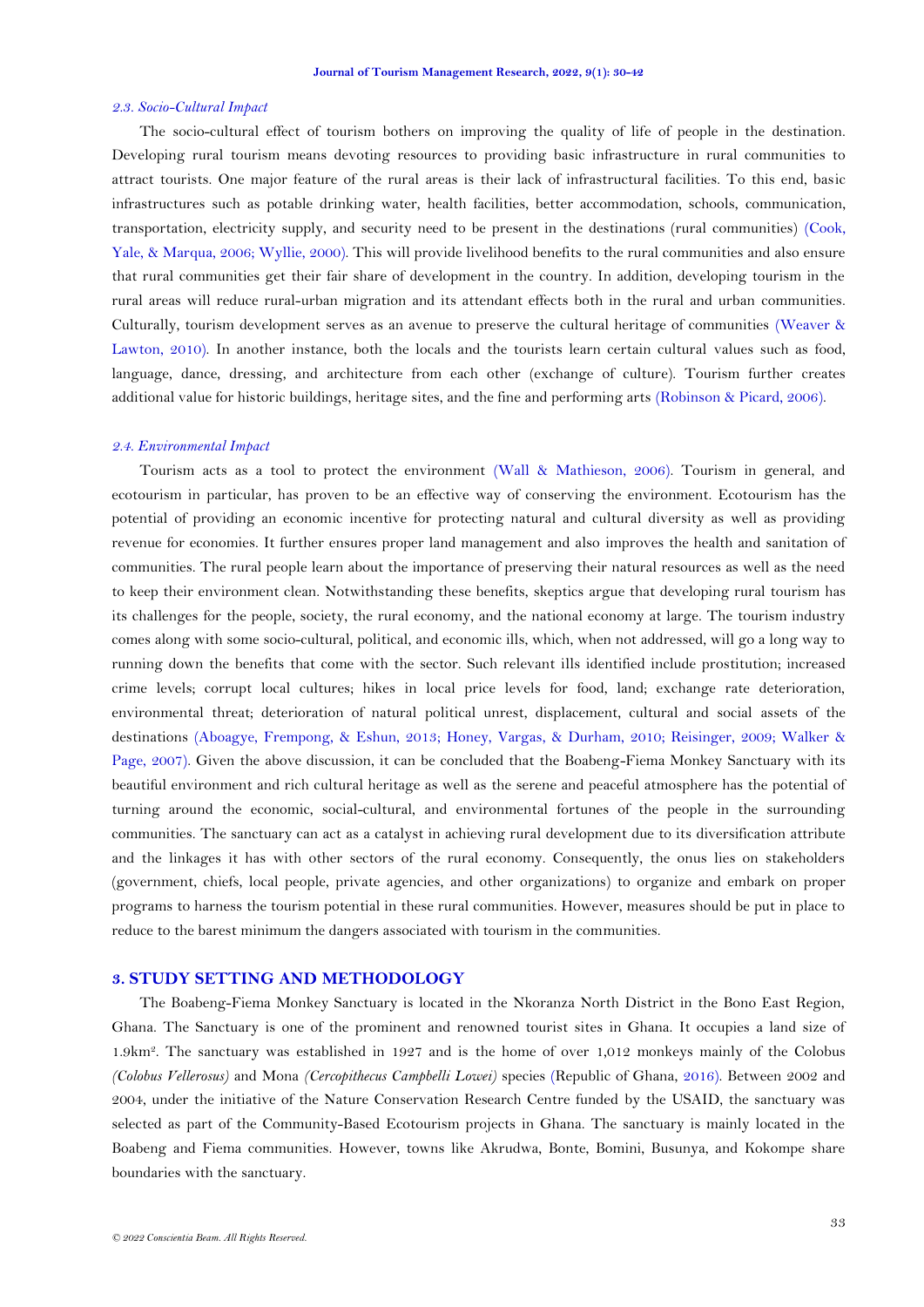### **4. RESEARCH DESIGN**

A mixed-method, single-unit embedded descriptive case study design was adopted for this study. The design focused on a single unit, the Boabeng-Fiema Monkey Sanctuary. However, to properly cross-examine the issue of tourism as a conduit for economic development in the community, data was collected from multiple units that were stakeholders. These include household heads, chiefs, and assemblymen. The descriptive case study design was considered since a holistic and in-depth investigation of how the BFMS has helped in the socio-economic development of people in the communities was the aim of the study [\(Yin, 2014\)](#page-12-26).

### *4.1. Target Population and Sample Size*

The target population for the study was the residents (specifically household heads), opinion leaders (Chiefs and Assembly members) in the Boabeng and Fiema communities, and staff of the Boabeng-Fiema Monkey Sanctuary. There were 517 and 248 households in the Boabeng and Fiema communities respectively [\(Ghana Statistical Service,](#page-11-12) [2014\)](#page-11-12). The purposive sampling method was used to sample the eight opinion leaders made of Chiefs, Assembly members, and Unit Committee members from the two communities and three members of staff from the BFMS. This was appropriate because these categories of respondents were knowledgeable in the operations of the sanctuary.

The total population of household heads in the two communities was 765. According to [Krejcie and Morgan](#page-12-27)  [\(1970\)](#page-12-27) a required sample size of a population of 765 is 265, assuming a 5 percent margin of error and 95 percent confidence in the results. The study used a multi-stage sampling technique to select the respondents. Firstly, a list of households was compiled for both communities and used as a sampling frame. Each household was then given an identification number. Secondly, to ensure fairness in representation, there was a proportional distribution of respondents among the communities. The sample size for the Fiema community was 179 while that of Boabeng was 86 as shown in [Table 2.](#page-4-0) Lastly, a sample of 265 household heads was drawn from both communities using the simple random method. A backup list was prepared from which absentee households were replaced accordingly.

<span id="page-4-0"></span>

| <b>Respondents</b> | <b>Houses</b> | Sample size |     |  |
|--------------------|---------------|-------------|-----|--|
| Fiema              | 471           |             | 79  |  |
| Boabeng            | 232           | 248         |     |  |
| Total              | 703           | 819         | 265 |  |

**Table 2.** Distribution of respondents by communities.

**Source:** Fieldwork, 2018.

### *4.2. Research Instrument*

Data were collected using a questionnaire, structured interview, interviews, and observation. The questionnaire was administered face-to-face to the household heads. It had both open-ended and close-ended questions and was designed to identify ways by which the presence of the BFMS had helped in the socio-economic development of the rural communities and the challenges they faced with the presence of the sanctuary. Also, challenges faced by the BFMS were elicited by the questionnaire. Respondents who could read and write in the English language were given the questionnaire to complete in a survey format, while for those who could not read and write the questionnaire was translated into the local language and their responses were transcribed and translated back into the English language. In the case of the opinion leaders and staff of the BFMS (key informants), in-depth interviews were conducted.

### *4.3. Pre-Test*

To test the validity and reliability of the data collection instruments, as well as data processing and analysis procedures, a pre-test was conducted at Boyem, a Bat Sanctuary in the Techiman North Municipality. Boyem Bat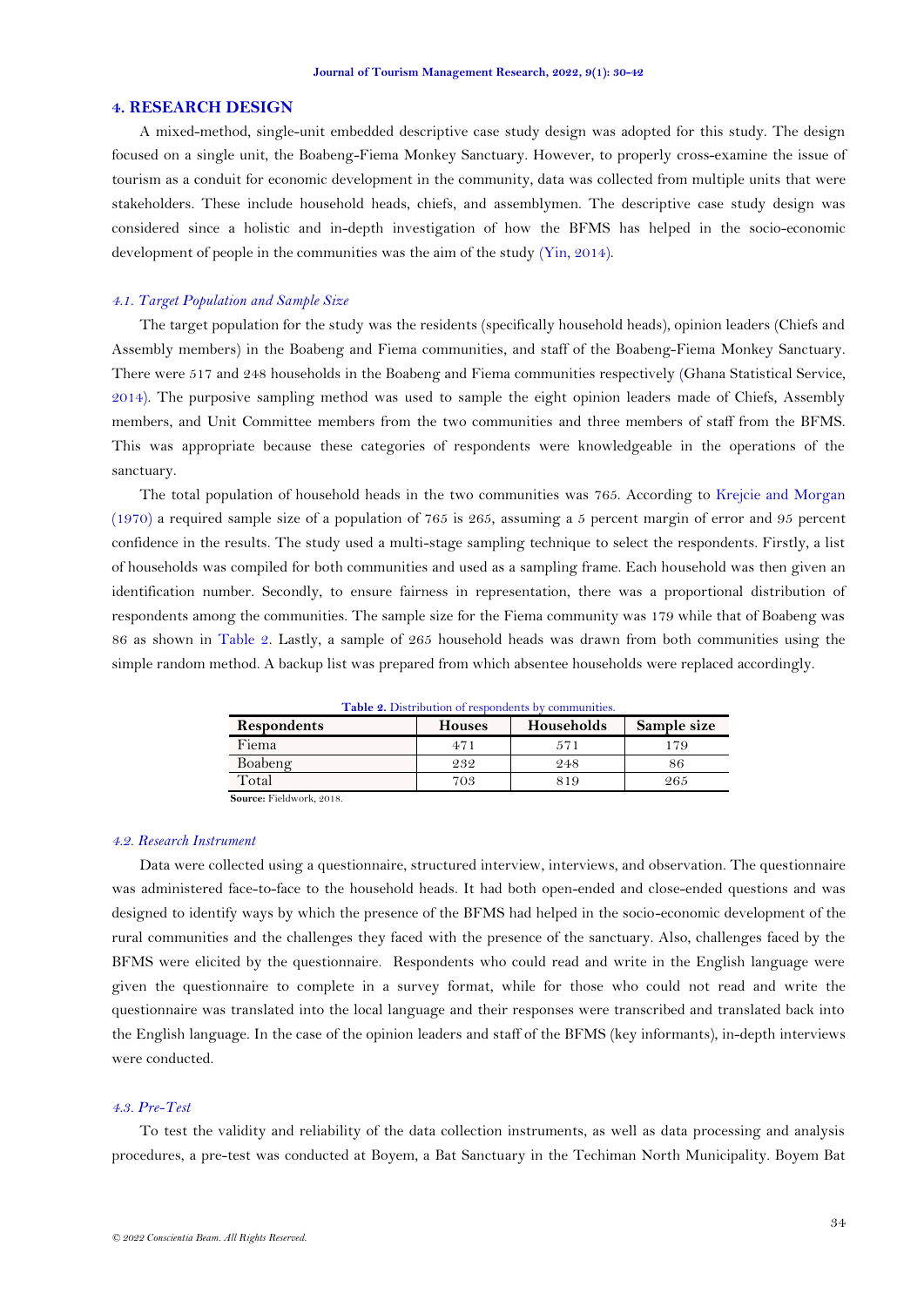sanctuary was selected because it shares similar characteristics with the Boabeng-Fiema communities. The pre-test led to the early detection of errors or distortions and also helped in reshaping ambiguous questions.

## *4.4. Data Processing and Analysis*

Data collected from the field were edited, coded, and processed using the Statistical Product and Service Solution (SPSS version 21) and Microsoft Excel (2017). Data obtained from the interviews were analyzed thematically. Common themes were put together. Data obtained from the study were presented using charts and tables that showed frequencies and percentage distribution.

## **5. RESULTS AND DISCUSSION**

## *5.1. Profile of Respondents*

The background characteristics of respondents that were examined were the sex, age, educational level, years of stay in the communities and source of income, and household size of respondents. With regards to the sex distribution, out of the 256 respondents, 61.9 percent were males and the remaining (38.1%) were females. The dominance of males was observed in both communities as males constituted 60 percent and 66.3 percent in the Fiema and Boabeng communities respectively. This domination is largely so because of the recognition given to males as heads of families. Details of the distribution of sex of respondents by communities are presented in [Table 3.](#page-5-0)

<span id="page-5-0"></span>

| <b>rable 3.</b> Distribution of sex of respondents.<br><b>Variables</b> | Frequency | Percentage |  |  |  |  |  |  |
|-------------------------------------------------------------------------|-----------|------------|--|--|--|--|--|--|
| <b>Sex</b>                                                              |           |            |  |  |  |  |  |  |
| Male                                                                    | 164       | 61.9       |  |  |  |  |  |  |
| Female                                                                  | 101       | 38.1       |  |  |  |  |  |  |
| Total                                                                   | 265       | 100        |  |  |  |  |  |  |
| Age group                                                               |           |            |  |  |  |  |  |  |
| $15 - 30$                                                               | 61        | 23.0       |  |  |  |  |  |  |
| $31 - 45$                                                               | 112       | 42.4       |  |  |  |  |  |  |
| $45 - 60$                                                               | 55        | 20.7       |  |  |  |  |  |  |
| 60 and above                                                            | 37        | 13.9       |  |  |  |  |  |  |
| Total                                                                   | 265       | 100        |  |  |  |  |  |  |
| <b>Educational</b> level                                                |           |            |  |  |  |  |  |  |
| No formal education                                                     | 63        | 23.8       |  |  |  |  |  |  |
| Basic education                                                         | 156       | 58.8       |  |  |  |  |  |  |
| SHS/Voc./Tech.                                                          | 21        | 7.9        |  |  |  |  |  |  |
| Tertiary                                                                | 25        | 9.5        |  |  |  |  |  |  |
| Total                                                                   | 265       | 100        |  |  |  |  |  |  |
| Occupation                                                              |           |            |  |  |  |  |  |  |
| Farming (Crop and animal)                                               | 171       | 64.5       |  |  |  |  |  |  |
| Commercial drivers                                                      | 18        | 6.8        |  |  |  |  |  |  |
| Artisans                                                                | 36        | 13.6       |  |  |  |  |  |  |
| Small-scale business                                                    | 27        | 10.2       |  |  |  |  |  |  |
| Civil servants                                                          | 13        | 4.9        |  |  |  |  |  |  |
| Total                                                                   | 265       | 100        |  |  |  |  |  |  |
| Years of stay in the community                                          |           |            |  |  |  |  |  |  |
| $3 - 10$                                                                | 49        | 18.5       |  |  |  |  |  |  |
| $10 - 15$                                                               | 71        | 26.8       |  |  |  |  |  |  |
| $16 - 20$                                                               | 84        | 31.7       |  |  |  |  |  |  |
| 21 and above                                                            | 61        | 23.0       |  |  |  |  |  |  |
| Total                                                                   | 265       | 100        |  |  |  |  |  |  |

**Table 3.** Distribution of sex of respondents

**Source:** Fieldwork, 2018.

In terms of age, a greater proportion of the respondents were within the age group of 31-45 while 13.9 percents were 60 years and above. Concerning the level of education of respondents, 58.8 percent (156) had Basic education with 23.8 percent having no formal education. About 10 percent had tertiary education while 7.9 percent had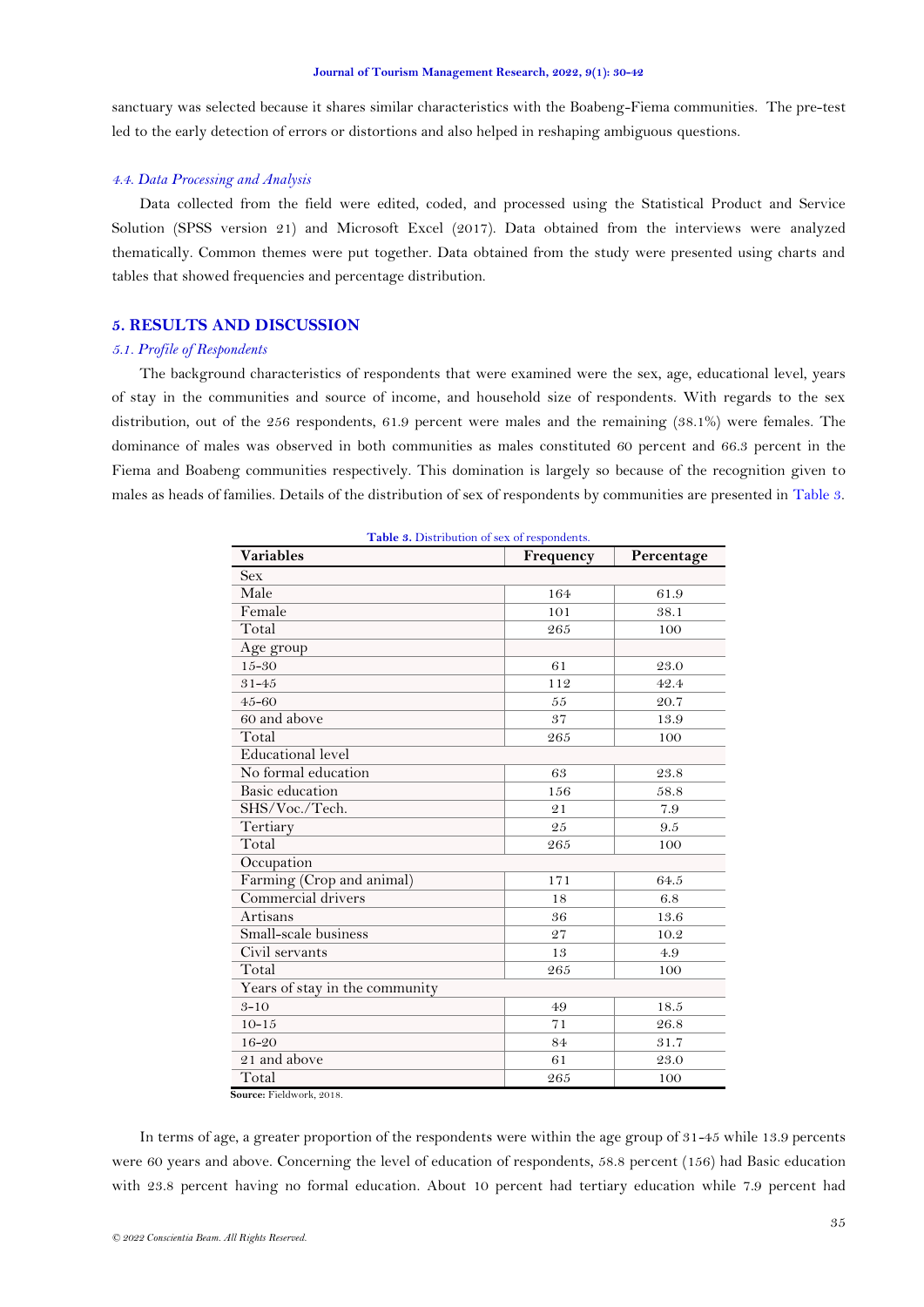secondary, vocational, or technical education. This corroborates the findings by the [Ghana Statistical Service \(2014\)](#page-11-12) that there is a low level of education in rural communities.

Occupation-wise, it was evident from the study that a greater proportion of the respondents, 64.5 percent, were farmers (crops and animals), and 10.2 percent were small-scale business owners. Artisans were 13.6 percent while 6.8 percent and 4.9 were commercial drivers and civil servants respectively. This supports the findings of [Todaro](#page-12-0)  [and Smith \(2015\)](#page-12-0) that rural dwellers are predominately farmers. In connection with the number of years respondents had stayed in the Boabeng and Fiema communities, it was revealed that 31.7 percent had stayed in the community for between 16-20 years, 26.8 percent had stayed in the communities for between 10-15 years, while 23.0 percent had stayed in the communities for 21 years and above.

## *5.2. Boabeng-Fiema Monkey Sanctuary and Rural Socio-Economic Development*

The study further examined the perception of respondents on the socio-economic effect of the sanctuary of their lives and their communities. Out of the 265 respondents, 96.2 percent indicated that they perceived the presence of the sanctuary as an opportunity for their development and expressed pride in the sanctuary. They indicated that the sanctuary has made their communities popular both in Ghana and globally. However, 3.8 percent held a contrary view. This shows that the local people were positive when it comes to the BFMS and its effect on the development of their rural communities. To elicit the perception of respondents on the socio-economic effect of the BFMS on the local people and the surrounding communities, several statements were generated as captured in the literature review. The respondents were asked to indicate in order of preference how the presence of the sanctuary has benefitted them and their communities. The result is presented in [Table 4.](#page-7-0)

From [Table 4,](#page-7-0) it is seen that 86.3 percent of the respondents strongly agreed/agreed that the BFMS had helped in the protection and conservation of wildlife and other natural resources and helped in maintaining the aesthetic value of the environment. This confirms the findings of [Wall and Mathieson](#page-12-21) (2006). Respondents added that the forest supports farming activities as the forest helps in bringing rains. Furthermore, it was revealed that the forest served as a windbreak that protected properties and farms from destruction. A respondent remarked that:

*The forest, as well as the animals in it, are protected as it is forbidden for people to farm or go hunting in the forest.*

It was further revealed from the study that about 79 percent of the respondents thought that the presence of the BFMS has preserved and promoted the cultural values of the people. Respondents saw the development of the BFMS as a means of promoting the cultural heritage of the people to the outside world. Respondents indicated that during their Yam Festivals, tourists come around to join them in the celebration as they also celebrate the monkeys during the festival. By these, cultural values are revived and promoted. This supports the findings of [Weaver and](#page-12-19)  [Lawton \(2010\)](#page-12-19) an[d Robinson and Picard \(2006\)](#page-12-20). A 51-year old man from Fiema had this to say:

*The monkeys were regarded as children of local gods and consequently, they are revered and treated as human beings. When a monkey dies, funeral rites are performed just as in the case of a human being. Also, anyone who kills a monkey deliberately brings curse/calamity on himself and his descendants.*

The cemetery for the monkeys is presented in [Figure](#page-7-1) 1. As can be seen, there is an inscription of the type of monkey and the date they died.

From [Table 4,](#page-7-0) it is discernible that 74.3 percent of the respondents strongly agreed/agreed that the presence of the sanctuary had created job opportunities for people within the catchment area whereas 24.8 percent disagreed/strongly disagreed with this statement. According to the key informants, all the staff of the sanctuary i.e. managers, tour guides, guesthouse keepers, and revenue collectors, were indigenes from the surrounding communities. Aside from those directly employed in the sanctuary, others who were into petty trading, commercial drivers, woodcarvers, and other artisans indicated that their activities were boosted by the presence of visitors. [Figure 2](#page-7-2) is a picture of a craft shop at the Monkey sanctuary. This finding is similar to that of [Wall and Mathieson](#page-12-21)  [\(2006\)](#page-12-21) that tourism creates both direct and indirect jobs in the destination's economy.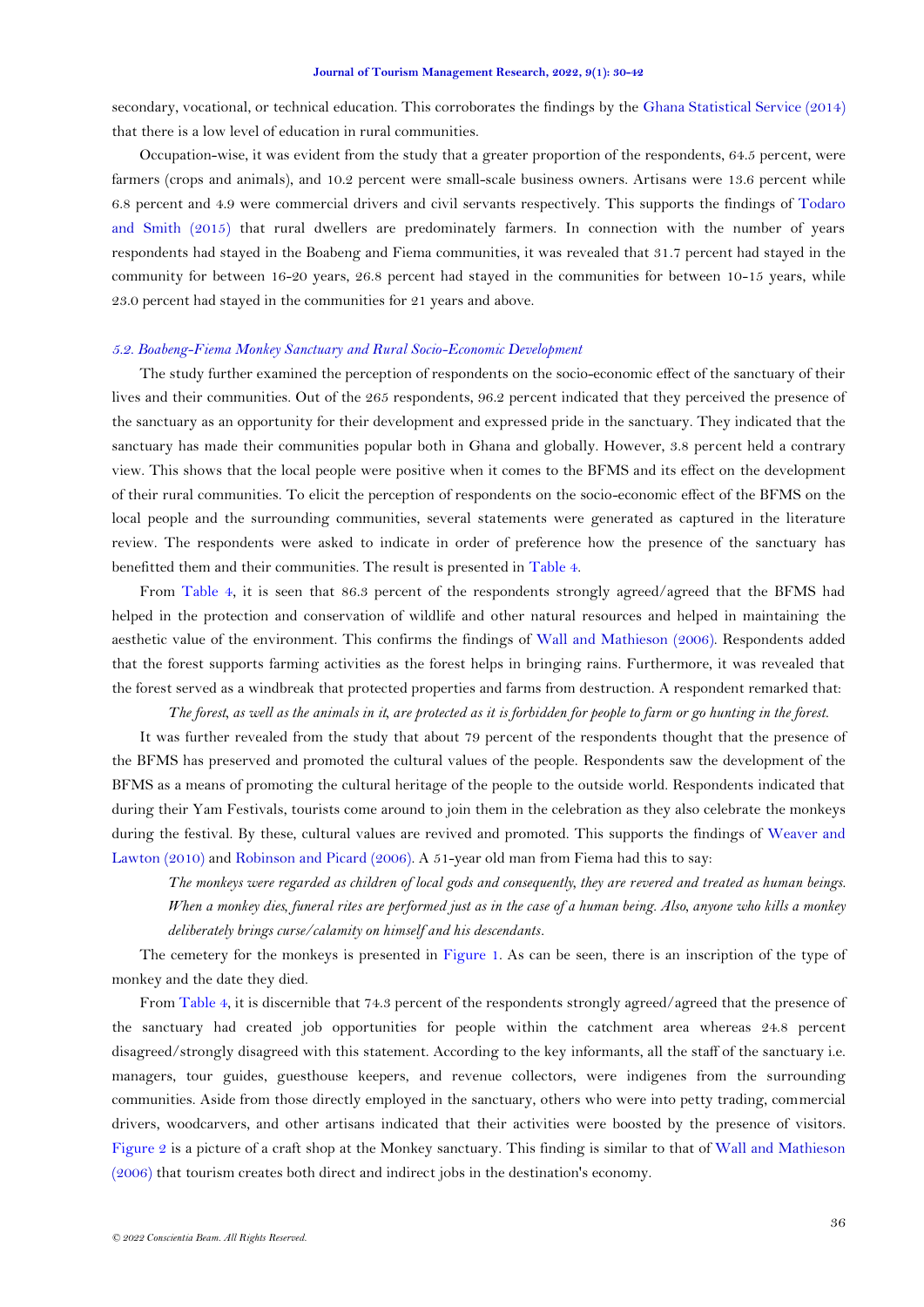**Journal of Tourism Management Research, 2022, 9(1): 30-42**



**Source:** Fieldwork, 2018.

<span id="page-7-1"></span>**Figure 1. Cemetery of monkeys** 



<span id="page-7-2"></span><span id="page-7-0"></span>**Source:** Fieldwork, 2018.

| Table 4. Boabeng-Fiema monkey sanctuary and rural socio-economic development. |     |            |      |            |  |  |  |
|-------------------------------------------------------------------------------|-----|------------|------|------------|--|--|--|
| <b>Statement</b>                                                              | N   | $SA/A$ (%) | U(%) | $D/SD$ (%) |  |  |  |
| Conservation of biodiversity                                                  | 265 | 86.3       | 0.7  | 12.7       |  |  |  |
| Preservation of local culture                                                 | 265 | 79.2       | 1.8  | 18.8       |  |  |  |
| Job creation                                                                  | 265 | 74.3       | 0.7  | 24.8       |  |  |  |
| Economic growth & diversification of the local economy                        | 265 | 71.6       | 1.8  | 26.3       |  |  |  |
| Poverty reduction                                                             | 265 | 56.1       | 1.1  | 42.5       |  |  |  |
| Empowerment of women, the young people, and the                               | 265 | 53.5       | 2.2  | 44         |  |  |  |
| marginalized in rural                                                         |     |            |      |            |  |  |  |
| Infrastructural development                                                   | 265 | 15.0       | 3.0  | 81.8       |  |  |  |

**Note:** SA/A= Strongly Agree/Agree; U= Uncertain; D/SD= Disagree/Strongly Disagree. **Source:** Fieldwork, 2018.

Furthermore, it can be observed from [Table 4](#page-7-0) that 71.6 percent of the respondents held the view that the presence of the BFMS has helped in the diversification of the local economy and ensured some economic growth. However, about 26.3 percent of respondents strongly disagreed/disagreed with this statement. This supports the findings of Croes [\(2014a\)](#page-11-8); [Hawkins and Mann \(2007\)](#page-11-9) and [Wyllie \(2000\)](#page-12-18). In this regard, respondents indicated that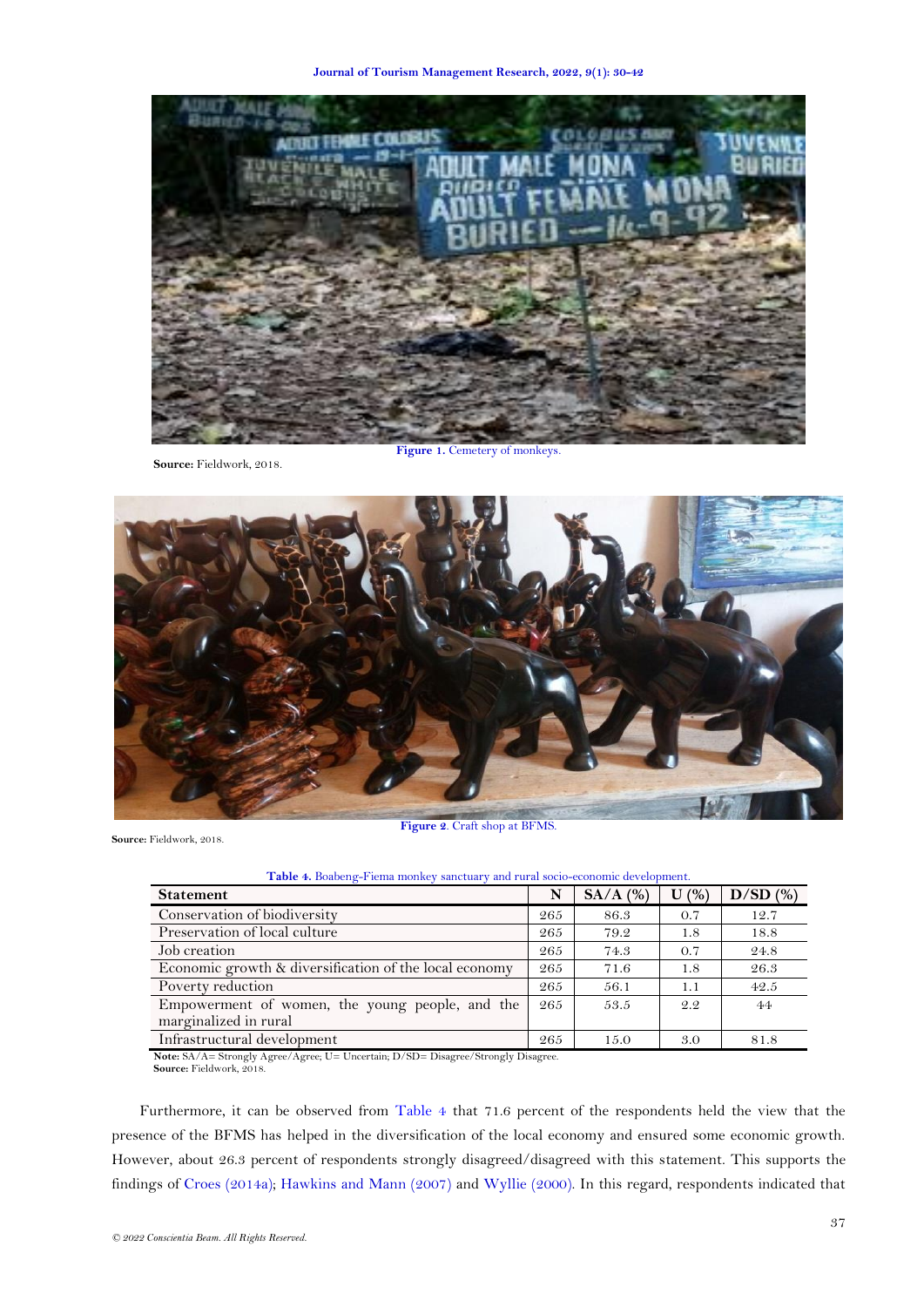their output, as well as their sales levels, had increased following tourists' visits to the BFMS. Respondents revealed that tourism has provided an additional income source for their households as they no longer solely depended on agriculture as their only source of income but on other businesses such as petty trading, sewing, soap making, selling handicrafts, which provided them with an additional income to augment their meager household income levels. From [Table 4,](#page-7-0) it is discernible that about 56.1 percent of the respondents strongly agreed/agreed that the existence of the BFMS had helped in reducing the incidence of poverty in the surrounding communities. However, 43.9 percent held a contrary view. Respondents who were of the view that BFMS had helped in reducing poverty in the area indicated an increase in their outputs following the visit of patrons of the sanctuary. The increase in output, they indicated, increased their income and saving levels. With the increase in their output and income levels, they were in a position to cater to their basic needs as the following excerpts illustrate:

*When tourists visit the sanctuary, they buy my farm produce. With this, I can get money to take care of my family in terms of providing meals, paying school fees, and medical bills, and acquiring properties* [Adult Male].

In terms of empowerment, there was a mixed reaction among respondents. As can be seen from the table, a sizable proportion of the respondents, 44 percent, strongly disagreed/disagreed that there had been an attempt to empower women and the marginalized in the communities. On the other hand, 53.5 percent strongly agreed/agreed and cited instances where the District Assembly organized training programs for such groups in areas such as soap making, bead making, batik tie-and-dye, and snail rearing. These, they argued were means for such groups to benefit from the BFMS as visitors often buy such products.

Concerning infrastructural development, 81.8 percent strongly disagreed/disagreed with the statement that there has been infrastructural development owing to the BFMS. This finding is contrary to the view by [Cook et al.](#page-11-10)  [\(2006\)](#page-11-10) that tourism provides an incentive for infrastructural development. One of the workers at the sanctuary bemoaned the poor nature of the roads and telecommunication networks and remarked during an interview that:

<span id="page-8-0"></span>*The bad nature of the road leading to the sanctuary is one of the major reasons people do not patronize the sanctuary, especially during the rainy season. Apart from the road networks, none of the telecommunication networks in Ghana has coverage here. One is unable to make calls or access the internet at the sanctuary.*

| <b>Categories</b>            | Amount $(Gh\phi)$ |  |  |  |
|------------------------------|-------------------|--|--|--|
| Adults                       | 20.00             |  |  |  |
| Tertiary students            | 10.00             |  |  |  |
| Senior High School students  | 5.00              |  |  |  |
| Junior High School students  | 3.00              |  |  |  |
| Primary school pupils        | 2.00              |  |  |  |
| All Non-Ghanaian             | 50.00             |  |  |  |
| Student Volunteer (In Ghana) | 35.00             |  |  |  |
| Accommodation                | 50.00             |  |  |  |

|  |  | Table 5. Entrance and lodging fees-2018. |  |  |  |  |
|--|--|------------------------------------------|--|--|--|--|
|  |  |                                          |  |  |  |  |

**Source:** Fieldwork, 2018 (The exchange rate is Gh¢4.80= US\$1).

## *5.3. Revenue Generation and Distribution at the Sanctuary*

The study went further to look at the revenue generated from the sanctuary and also how the generated revenue is distributed among identifiable groups in the surrounding communities. It was revealed from the study that the sanctuary had three major sources of revenue namely: entrance fees by patrons, revenue from the guesthouse, and revenue from researchers. This supports the findings of [Eshun and Tonto \(2014\)](#page-11-13). The key informants indicated that monies generated at the sanctuary are divided into two and shared among the communities and other stakeholders. While 40 percent of the revenue is shared among recognized people and groups, specifical chiefs in the Boabeng and Fiema communities, landowners, and fetish priests in the communities. The remaining 60 percent is shared among the relevant stakeholders (District Assembly, Traditional Council, Wildlife division, etc.). The entrance fees are presented i[n Table 5.](#page-8-0)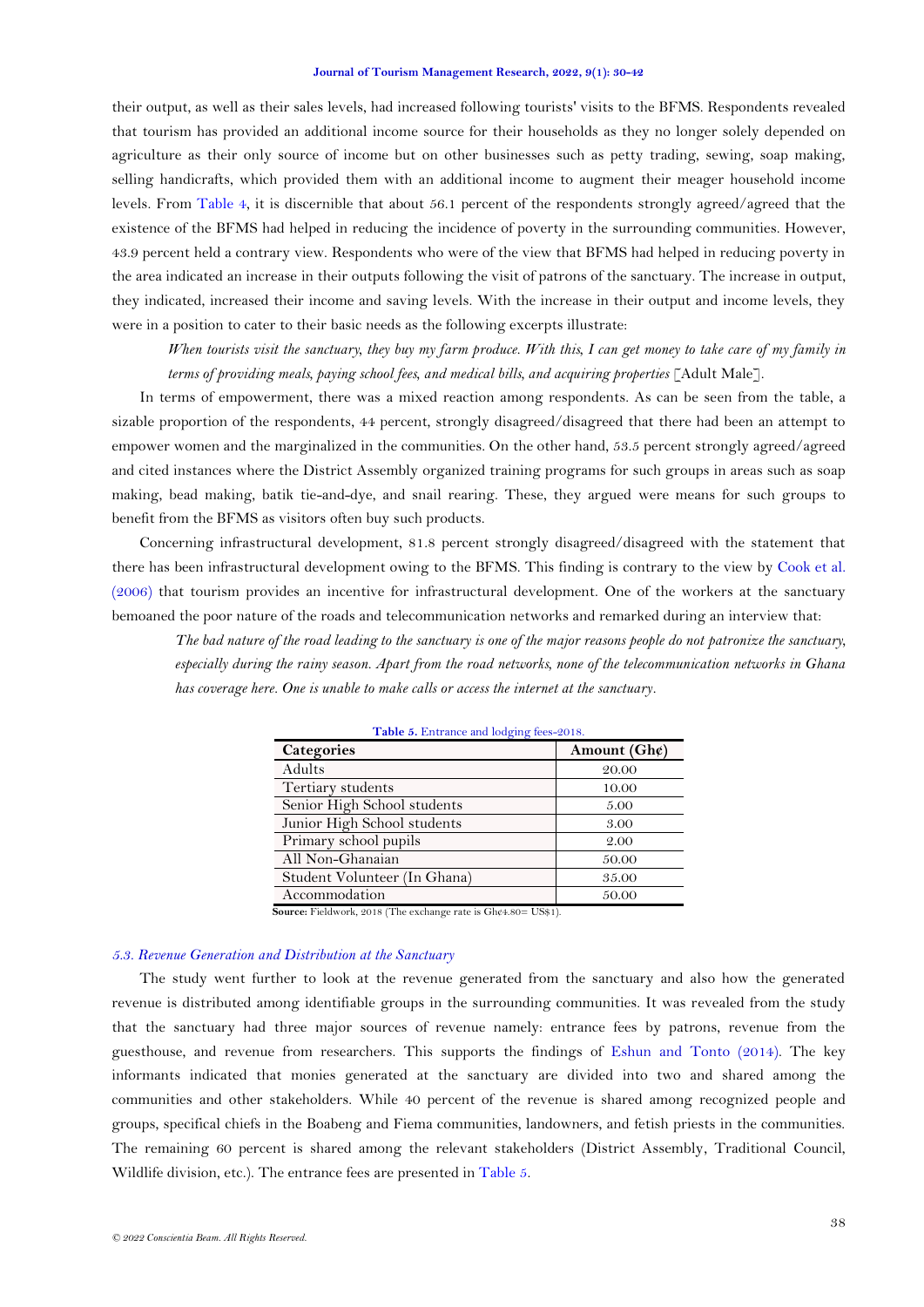#### *5.4. Challenges Facing Residents in the Catchment Area of BFMS*

In furtherance of the discussion on the nexus between the sanctuary and rural development, the study found out from respondents whether they had negatively been affected by the presence of the Boabeng-Fiema Monkey Sanctuary. It was revealed that even though respondents were happy with the existence of the BFMS, there were some relevant challenges they faced as residents. The challenges revealed by the study are presented in [Table 6.](#page-9-0) From the table, it is observed that 30.2 percent of the respondents identified the destruction of their farms by the monkeys as the major challenge that they faced while 25.0 percent mentioned the destruction of other properties as the challenge that they faced with the presence of the BFMS. The other properties the respondents indicated included electrical appliances, items in their shops, and the roofing of their buildings. Increases in the price of goods and services (17.1%) and social vices (12.6%) were the next challenges respondents identified. These negative effects identified by the study are similar to those identified by previous studies [\(Aboagye et al., 2013;](#page-11-11) [Reisinger, 2009;](#page-12-23) [Walker & Page, 2007\)](#page-12-24). Negative influence on the local culture and pollution were the least identified challenges faced by the residents. It can, therefore, be seen that the destruction of the farms of the residents was the major challenge residents faced, followed by the destruction of other properties. The destruction of their farms stems from the fact that the animals fed on their farm produce especially crops like maize, groundnut, banana, and other vegetables. In the case of their properties, a young male had this to say:

*A monkey entered my bedroom and smashed my flat-screen 32-inch television. I complained to the Management Committee of the sanctuary, but they never replaced the television set. Again, because of the monkeys, certain food crops such as maize, groundnut, and banana cannot be cultivated in the community. We have to travel farther away from this community to grow these crops else they will destroy the crops.*

<span id="page-9-0"></span>It was also revealed that the monkeys often come to the villages to steal food from the residents. This is mainly because the monkeys co-exist with people in the communities.

| <b>Table 6.</b> Challenges facing residents in the catchment area of BFMS.<br><b>Challenges</b> | Frequency | Percentage |  |
|-------------------------------------------------------------------------------------------------|-----------|------------|--|
|                                                                                                 |           |            |  |
| Destruction of farms by monkeys                                                                 | 173       | 30.2       |  |
| Destruction of other properties by monkeys                                                      | 143       | 25.0       |  |
| Increase in the price of goods and services                                                     | 98        | 17.1       |  |
| Social vices                                                                                    | 72        | 12.6       |  |
| Influence on the local culture                                                                  | 51        | 8.9        |  |
| Pollution                                                                                       | 34        | 5.9        |  |
| Total                                                                                           | $571*$    | 100        |  |

**Table 6.** Challenges facing residents in the catchment area of BFMS.

**Note:** \*n is bigger than the number of respondents due to multiple responses. **Source:** Fieldwork, 2018.

In terms of the influence on the local culture, the key informants indicated that most of the people in the communities especially the youth try to copy the way of life of the tourists (taking liquor, sexual promiscuity, indecent dressing, and hairstyle), particularly the foreign ones. Such a lifestyle is against the cultural values of the surrounding communities.

Key informants further indicated that the leaders and the people in the communities were often left out when it came to decision-making and the management of the sanctuary. Again, they indicated that there was a lack of transparency in the sharing of the benefits accruing from the sanctuary. The following is an excerpt of the concerns the community had on the distribution of revenue from the sanctuary:

*There is no openness at all when it comes to the sharing of the revenue from the sanctuary. Owing to this, some communities are harboring the idea of establishing their sanctuaries in their respective communities* [Adult Male].

Despite this, it was revealed from the study that sometimes the management committee of the sanctuary came in to help especially when the community borehole broke down, and also assisted parents in paying the school fees of their children. This supports findings b[y Eshun and Tonto \(2014\)](#page-11-13).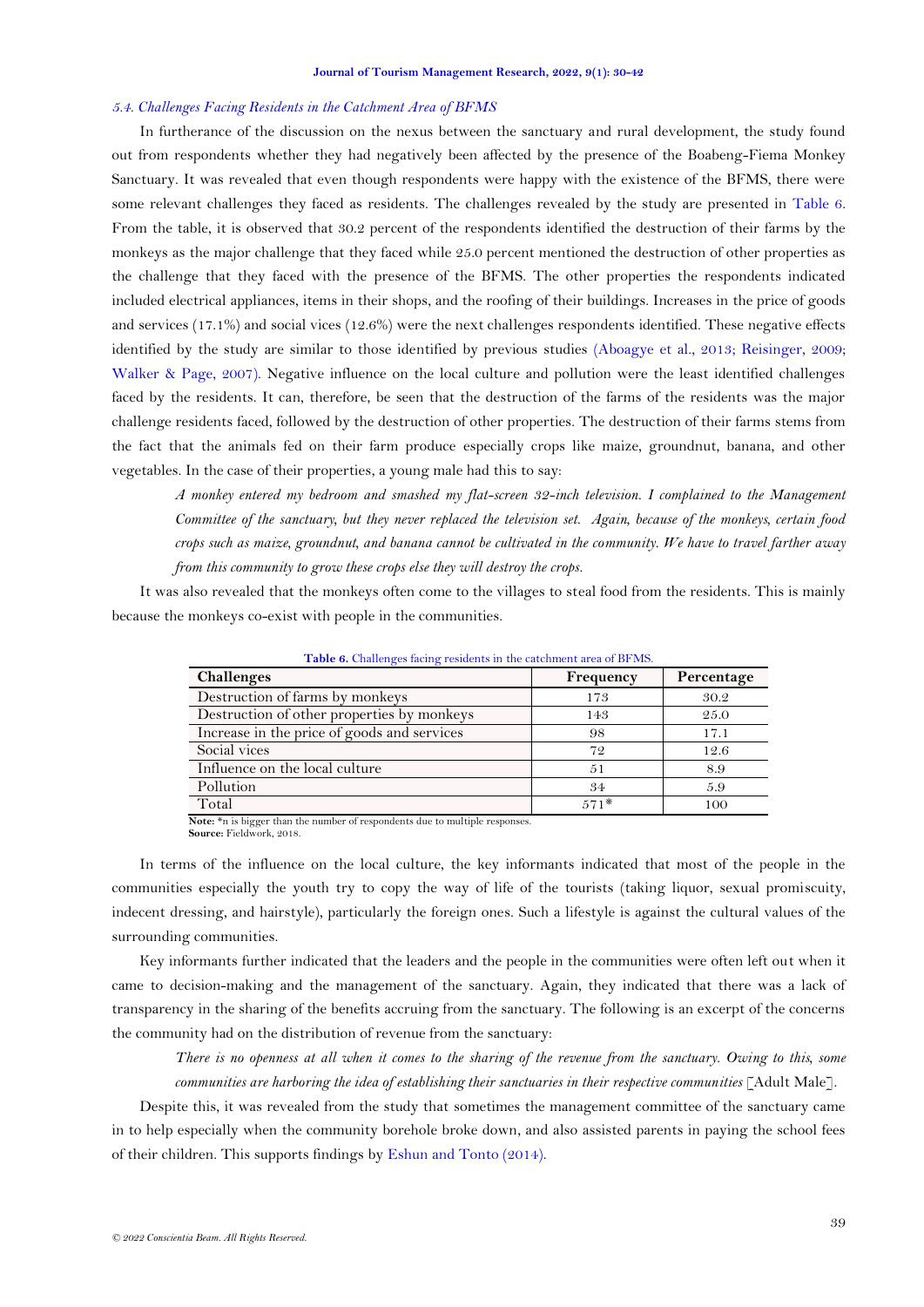#### *5.5. Challenges Facing the Boabeng-Fiema Monkey Sanctuary*

The study further examined challenges facing the BFMS which hindered its smooth operation. It was evident from the study that several challenges were facing the BFMS. These challenges were identified and ranked by the staff of the BFMS. The challenges were as follows:

- Poor road network.
- Lack of telecommunication network.
- Lack of commitment on the part of the central government and the district assembly in developing the sanctuary.
- Lack of trained personnel to manage the sanctuary, and lastly.
- Encroachment on the lands of the sanctuary by the local people.

[Figure](#page-10-0) 3 shows the nature of the road leading to the Boabeng-Fiema Monkey Sanctuary. The key informants indicated that because of the poor nature of the road, the transport cost to the sanctuary was very high. This consequently increases the cost tourists had to bear before they could visit the site. This position was reiterated by the District Assembly [\(Republic of Ghana,](#page-12-25) 2016). Telecommunication is also an important factor that tourists consider in visiting a tourism destination in this technological era. The key informants and personal observation by the researcher revealed that none of the telecommunication networks in Ghana reaches the sanctuary and the surrounding communities. This, according to the key informants, serves as a disincentive for tourists to patronize their guesthouse at the sanctuary. However, they preferred lodging at Nkoranza and Busunya.



**Figure 3.** Nature of road at the Boabeng-Fiema monkey sanctuary. **Source:** Fieldwork, 2018.

<span id="page-10-0"></span>An adult male, for example, recounted how they had been promised by several personalities to help face-lift and develop the sanctuary but these promises were yet to be fulfilled:

*A lot of people including tourism ministers, regional ministers, district chief executives have been here and promised us that they were going to help develop the sanctuary for us by constructing good roads, extend the telecommunication network to the area but none of them has honored, such promises they made to us when they visited.* 

This according to them shows that the government, in general, and the local administration, in particular, were not committed to the course of the sanctuary which could generate huge sums of revenue for the government for her developmental activities. Again, the workers managing the sanctuary were not trained in the tourism business as such lacked the requisite skills needed to man the site. With regards to the encroachment, the key informants indicated that the surrounding communities were all claiming ownership of the sanctuary and this had generated huge dispute among the communities. Consequently, people were encroaching on the lands belonging to the sanctuary mainly for farming.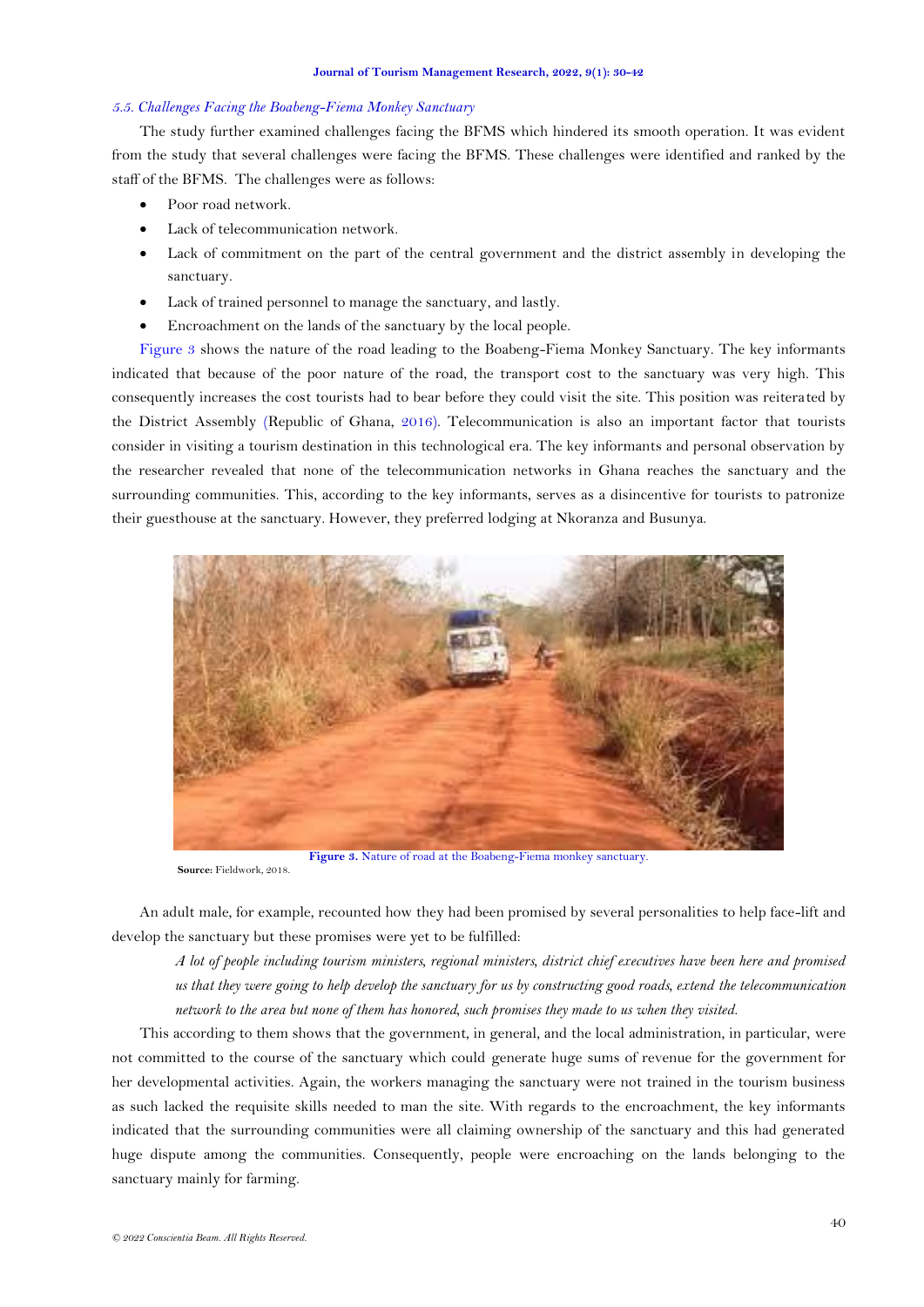### **6. CONCLUSIONS AND POLICY IMPLICATIONS**

The study sought to examine the contribution of tourism to rural socio-economic development, using the Boabeng-Fiema Monkey Sanctuary as a case study. The study revealed that the residents of the Boabeng and Fiema communities perceived the development of the Boabeng-Fiema Monkey Sanctuary as an opportunity for the development of their areas. They perceived the sanctuary as an avenue for job creation for the people in surrounding communities, economic growth, diversification of the local economy, and the preservation and conversation of local culture and the environment. However, challenges such as destruction of farms and properties by monkeys, hikes in prices of goods and services and increase in social vices, poor road and telecommunication networks, and encroachment were identified. To benefit largely from the richness of the sanctuary both in natural and cultural resources, the research suggests that stakeholders, particularly the local communities, private investors, District Assembly, Ghana Tourism Authority, the Ministry of Tourism, and the Central Government should devout resources towards the development of the sanctuary. Particularly since infrastructure plays a crucial role in tourism development, stakeholders should collaborate to develop infrastructures such as good roads, telecommunication networks, electricity, medical services, security, and safety as well as information centers. The sanctuary should be given a facelift in terms of providing an enabling environment that will maximize tourist arrivals.

**Funding:** This study received no specific financial support. **Competing Interests:** The authors declare that they have no competing interests. **Authors' Contributions:** All authors contributed equally to the conception and design of the study.

### **REFERENCES**

- <span id="page-11-11"></span>Aboagye, D., Frempong, F., & Eshun, G. (2013). The cultural and political ecology of rural tourism development in Ghana. *Journal of Economics and Sustainable Development, 4*(3), 163-170.
- <span id="page-11-6"></span>Acheampong, O., & Asiedu, A. B. (2008). *Tourism in Ghana: A modern synthesis*. Accra: Assemblies of God Literature Centre.
- <span id="page-11-5"></span>Asiedu, A. B. (1997). Prospects for the emerging tourism industry in Ghana. *Research Review, 13*(1), 11-26.
- <span id="page-11-2"></span>Asiedu, A. B. (2002). Making ecotourism more supportive of rural development in Ghana. *West African Journal of Applied Ecology, 3*(1), 1-16.
- <span id="page-11-7"></span>Bojnec, Š. (2010). Rural tourism, rural economy diversification, and sustainable development. *Academica Turistica, 3*(1/2), 7-15.

<span id="page-11-0"></span>Brandth, B., & Haugen, M. S. (2011). Farm diversification into tourism–implications for social identity? *Journal of Rural Studies, 27*(1), 35-44.Available at: https://doi.org/10.1016/j.jrurstud.2010.09.002.

- <span id="page-11-10"></span>Cook, R. A., Yale, L. J., & Marqua, J. J. (2006). *Tourism: The business of travel* (4th ed.). New Jersey, UA: Pearson Education.
- <span id="page-11-8"></span>Croes, R. (2014a). The role of tourism in poverty reduction: An empirical assessment. *Tourism Economics, 20*(2), 207-226.
- <span id="page-11-3"></span>Ekanayake, E. M., & Long, A. E. (2012). Tourism development and economic growth in developing countries. *International Journal of Business & Finance Research, 6*(1), 51-63.
- <span id="page-11-13"></span>Eshun, G., & Tonto, J. N. P. (2014). Community-based ecotourism: Its socio-economic impacts at Boabeng-Fiema Monkey Sanctuary, Ghana. In C. M. Rogerson & D. Szymanska (Eds.), Bulletin of Geography (Socio-economic Series, No. 26) (pp. 67-81). Toruń: Nicolaus Copernicus University.
- <span id="page-11-12"></span>Ghana Statistical Service. (2014). *2010 population and housing census: District analytic report Nkoranz North District*. Accra: Ghana Statistical Service.
- <span id="page-11-1"></span>Giannakis, E. (2014). The role of rural tourism on the development of rural areas: The case of Cyprus. *Romanian Journal of Regional Science, 8*(1), 38-53.
- <span id="page-11-4"></span>Government of Ghana. (2012). *National tourism development plan (2013-2027)*. Accra: Government of Ghana.
- <span id="page-11-9"></span>Hawkins, D. E., & Mann, S. (2007). The World Bank's role in tourism development. *Annals of Tourism Research, 34*(2), 348- 363.Available at: https://doi.org/10.1016/j.annals.2006.10.004.